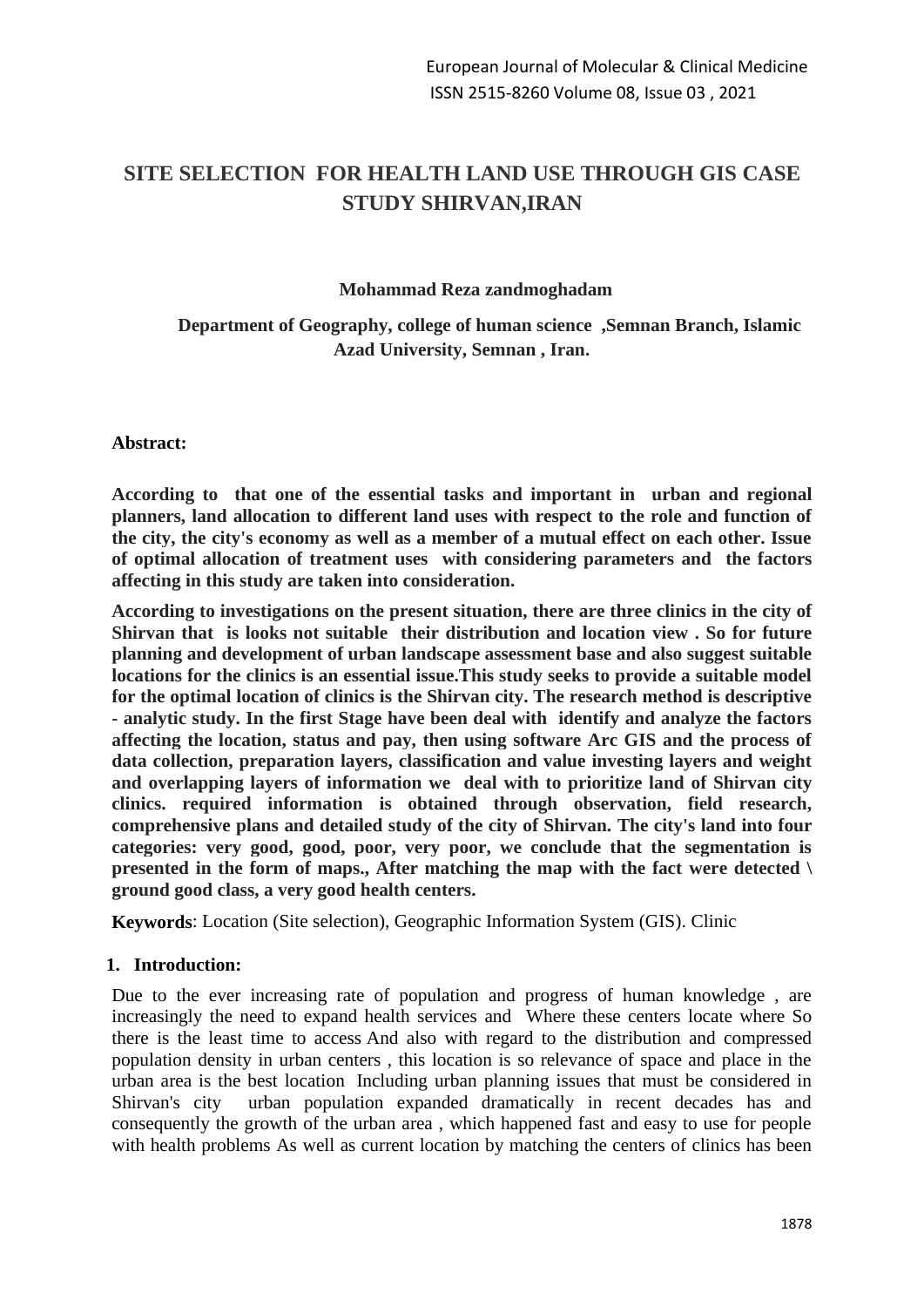difficult for peoples well as the current location is not compatibility based on location doctrine Hence the necessity of study and research center located in the city of Shirvan level.

In fact, the main theme of urban planning is the physical organization on social justice, environmental and quality performance, so selecting of place particularly is important so one of the useful equipment in this context is a geographic information system GIS.

Aim of done research current study will be discussed determining located health center or clinic in the Shirvan based on definite factors and adoption and no adoption surrounding of clinic deal with in Shirvan level and access radius between clinics in Shirven level.

### **Hypotheses:**

.

1 -seem to locate clinics in the city of Shirvan does not conform with the rules. 2 - seem to locate clinics in the city of Shirvan view access radius does not match with the principles of access to health care.

In the field of user localization using GIs is major works primarily in recent years has been done in the world, especially Iran, of which including :

Ashcan (1998 ) , three data company (2000 ) Optimal location of fire stations in have done the city of Evvoia , Kansas Virginias , using GIs. David Evans (2004 ) have investigated the role of GIs in crisis management , that found it be effective in reducing damage events . Lee via ' (2011 ) have done Optimal location of fire stations in Bangladesh using GIs and AHP models. Jean Carlos Garcia (2012 ) have done optimal location of bike stations in Spain's cities using GIs. , Alan T. Marty ( 2013) have done Spatial optimization of fire stations using GIs .

In Iran , Parhizgr Akbar .(1997) study as "providing good pattern for selecting of places in service urban centers with the research in models and (GIS) city "that result of this study will help him till using this system, do the location of fire stations Tabriz. Almaspoor Farhad " (2001)as his thesis as "application of GIS in network analysis, spatial distribution and location of pharmacies." have worked. Case study district 6 of Tehran which is related to the year 1380. The results show that the current distribution of pharmacies in the study area is not proportional to the population distribution most pharmacies are concentrated in the eastern region and their distribution show that influenced by many physicians and patterns the structure physicians .Mohammad Mohammadi (2003) defended in from his thesis entitled "assessment and locate of health care centers using GIS "case study in five cities of Tehran,. Findings shows that the area is deficient in terms of per capita health care and health care centers are not properly balanced scattered in the area. Between of the seven districts of five the region, the order of seven, four of the six have most deficiencies and so the priority should be placed on the construction of new health centers. Isa Ebrahim-Zadeh .et al .(2009)as a place for space planning and organization of health services a case study using GIS case sampling of zanjan city was approved in 2009. That the results of the study revealed the current location of most medical centers (hospitals) in zanjan does not match with academic standards and requirements of this application . Saediyan Mashallah(2011) determines the GIS role in risk management disaster related to activities the fire department knew and stated in addition, GIS can in reduce and mitigation before the incident took issue with the place be effective the optimal location for the construction of stations to also it can be play very effective during relief. Poormardiyan Ali Reza in 2011 from new york university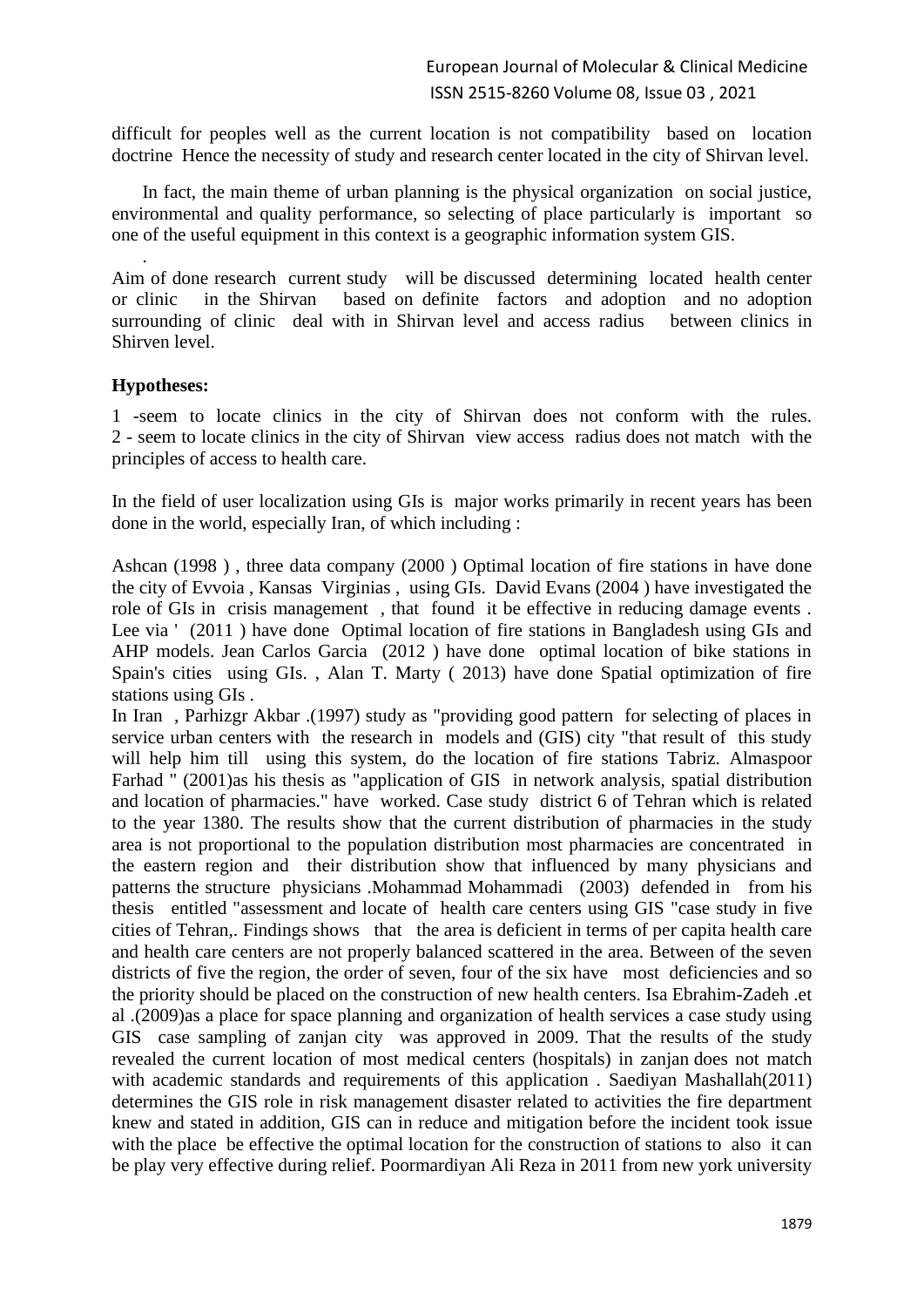European Journal of Molecular & Clinical Medicine ISSN 2515-8260 Volume 08, Issue 03 , 2021

in his thesis entitled "the school's boundaries based on the community-based approach " examine problems within schools scheme and is helping capabilities of geographic information systems to solve this problem. He has adapted neighboring units with its schools border with .Admits that with this way decreases contrasts and the difficulties between the school and the neighborhood unit.

### **Material And Methods:**

#### **2-1 - Scope of research:**

The study area for this research Shirvan city in North Khorasan Province. This area is located approximately in the East province to the north and south sides of the city Turkmenistan stub, from the East and West side of the city Faruj Bojnurd bordering the city is. The city between coordinates  $3°37$  to  $65°37$  north latitude and  $2°57$  to  $18°58$  'east longitude and altitude of 1067 meters and has an area equal to 3904 square kilometers. Shirvan city in 1390 had 85,788 people.



#### **2-2- Methods:**

In this study, two different methods have been used to track documents, 1 - Studies Library: This library Azasnad taking notes and information for the study of literature and history, as well as research and data collecting demographic, economic, social, historical, and ... Has been used in conjunction with the city of Shirvan. 2 - field studies through direct observation and interviews of experts is used to evaluate the final.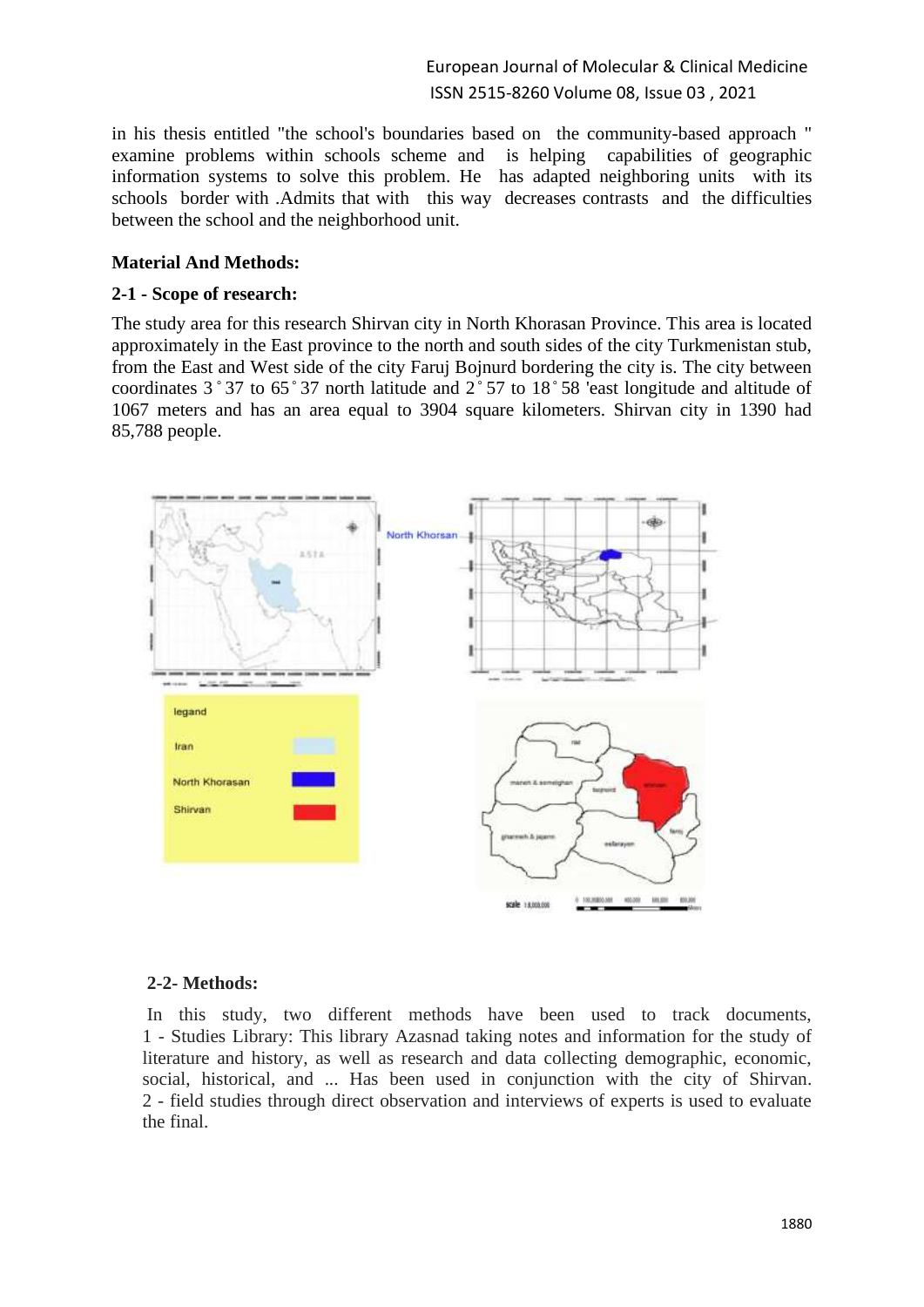### **3 - Analysis of data:**

portal of geographic information system (GIS) that the 80 decade became global as a tool capable of collecting, sorting, storage, retrieval, processing and analysis of spatial data, with wide applications in various areas of planning, management and decision-making has been and are added increasingly on the applications accordingly, it is necessary that the various models and methods of analysis and plan in attendance was the case with the features and capabilities of GIS and use them to good way (malchfsky, 1385: 1). The purpose of this chapter is the use of this technology and powerful tool is to locate optimal health centers and clinics and hospitals in the city of shirvan.

### **- Identification of criteria for locating clinics:**

to assess the relative merits usually, used of the criteria. Also select a suitable location for a clinic is no exception; so to locate the optimal position should be defined criteria and conditions located databases health care is selected as the best location. On the basis of this research is to locate clinics have used of information layers of information follow : be appropriate to the  $1$  - to fire stations,  $2$  - cultural centers,  $3$  - administrative centers,  $4$  educational centers (elementary, middle, high school), 5 - the green spaces , 6 - sports centers and  $7 -$  gasoil of gas pump.

### **3-1- Evaluation of distribution and providing of maps based on assessed valuation gap between from the fire station**

. In the map number (1) as (values and zonation distances derived fire stations centers then clinics) are the five zones fully compatible to completely incompatible. First area and second (fully compatible and partially compatible) with a distance of less than 150 m and 150-300 m with dark blue and light points 5 and 4 display has the highest value for their health zone, and the subsequent area (and somewhat indifferent and totally incompatible incompatible)with distance of over 300 meters with yellow and orange and red display is a minimum value for a clinic. According to the map ,from three clinic the only social security is consistent with the fire service stations and other service centers are inappropriate across the fire stations.

### **Map No. 1: Zoning valued distances relative to dispensaries Fire Stations**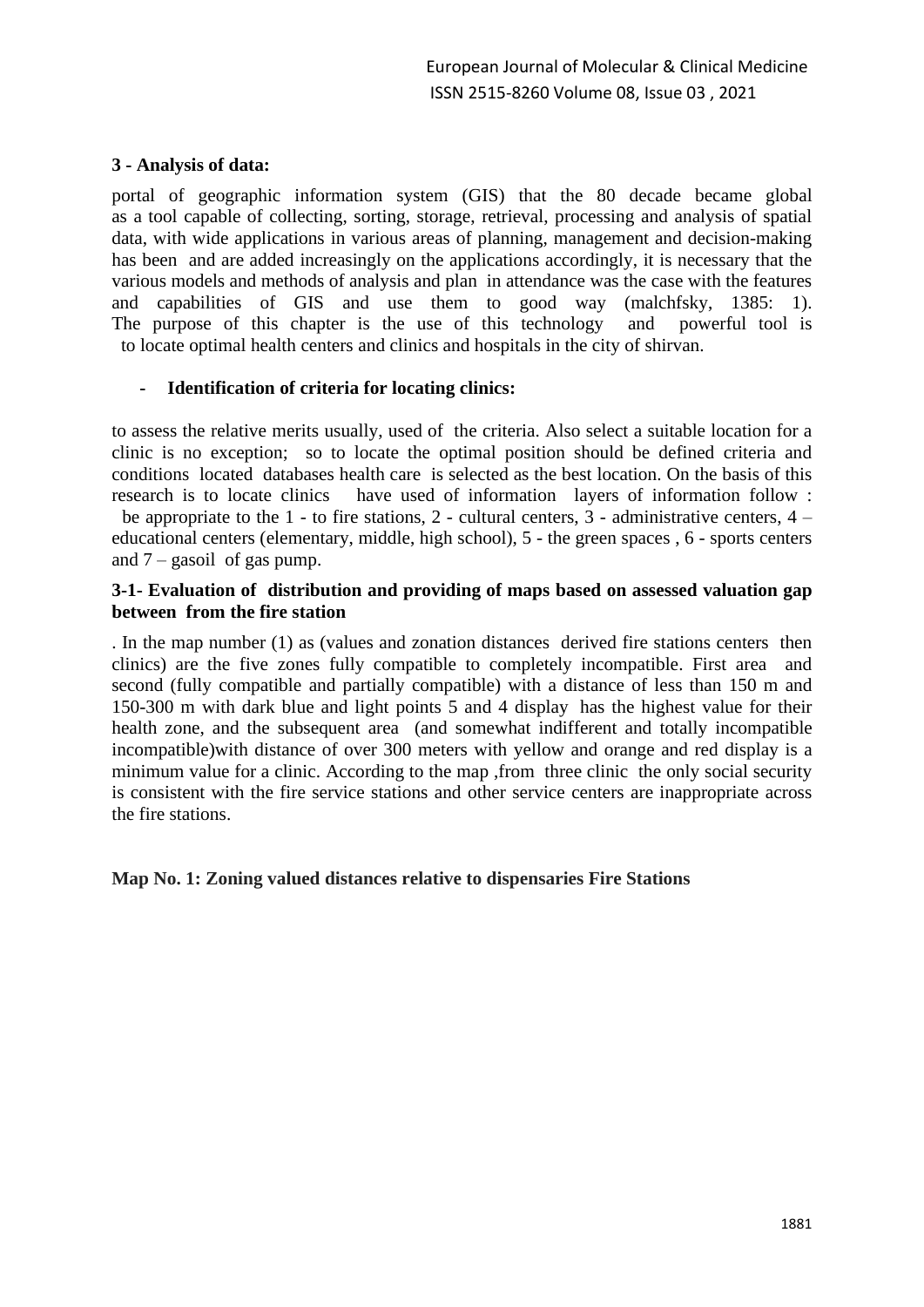

**3-2 – Exposure location assessment and mapping valuation distance to fuel stations:** in the map number (2) as (values distances of petrol stations to clinics) zones are fully compatible to completely incompatible .In the first zone and the second interval is less than 150 m and 150-300 m and 300-450 are shown with light blue and dark blue, brown and points 1, 2 and 3 are the lowest value for the clinics in the next zone show over 450 meters away from the bright yellow and dark points 4 and 5 with the highest value for their clinics. According to this the map of the clinic 3 clinic for social security in suitable area are then fuel stations and sehar and alghadir are unsuitable areas.



**Map 2: Zoning valued distances relative to dispensaries pump gas**

**Source: author**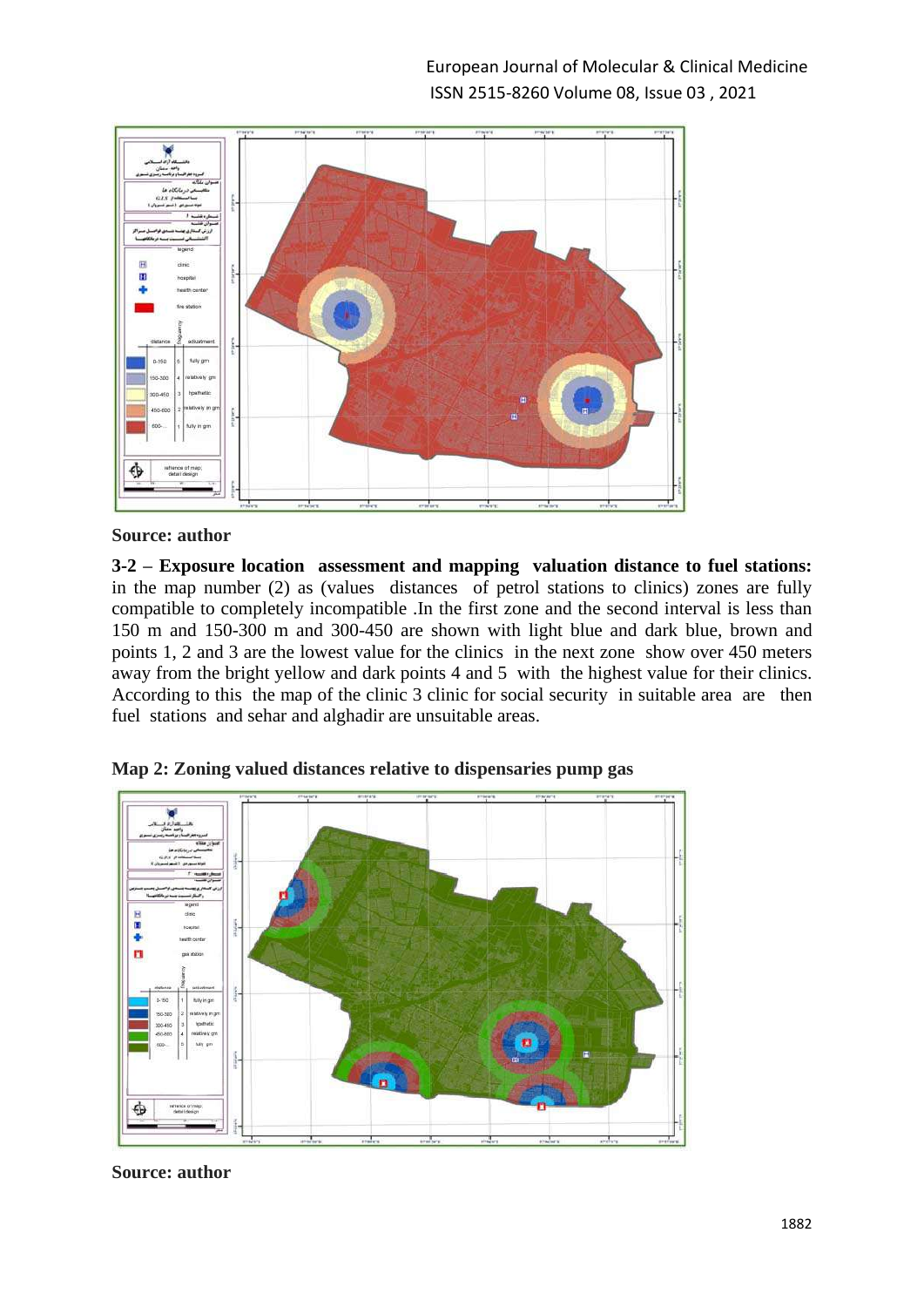### **3-3 - Distribution and mapping assessment valuation distance based on the distance from educational the centers (high schools, school, elementary)**

in the map number (3) as (values of distance education centers (schools) than clinics) 5 area has been compatible to very inconsistent fully the area. First zone a (relatively consistent) and second (fully compliant) with a distance less than 150 meters and 150-300 meters with bright green and dark points 4 and 5 show the highest value for a clinic and across the next gap over 300 meters with yellow, orange and red are displayed with the lowest values are for the clinic. According to this map, three clinics are in complaint areas with educational institutions (high schools)

The map number (4) as (values and zonation of distance learning centers (high school) to the clinics) 5 area has been fully compatible to the area very inconsistent. Across the first, second and third with a distance of less than 150 m and 150 - 300 and 300-450 m with a dark brown and light amber and points 1, 2 and 3 show the lowest value for a clinic and across the next gap over 300 meters from the clear dark blue display is the highest value for a clinic. According to this map the two existing clinics are in fairly area included consistent sehat clinic in the area without different with training centers

In the map number (5) as (values of distance learning centers (primary) than clinics) 5 area is fully compatible to the area has been very inconsistent. First area , second and third zones of distance less than 150 m and 150-300. 300-450 meters with bright blue, pink and brown with points 1, 2 and 3 show the lowest value for a clinic and across the next gap of over 300 meters with yellow and dark blue that displayed is created the highest value for clinic. According to this map, three clinics are located in the conflict zone of educational institutions (primary)





**Source: author**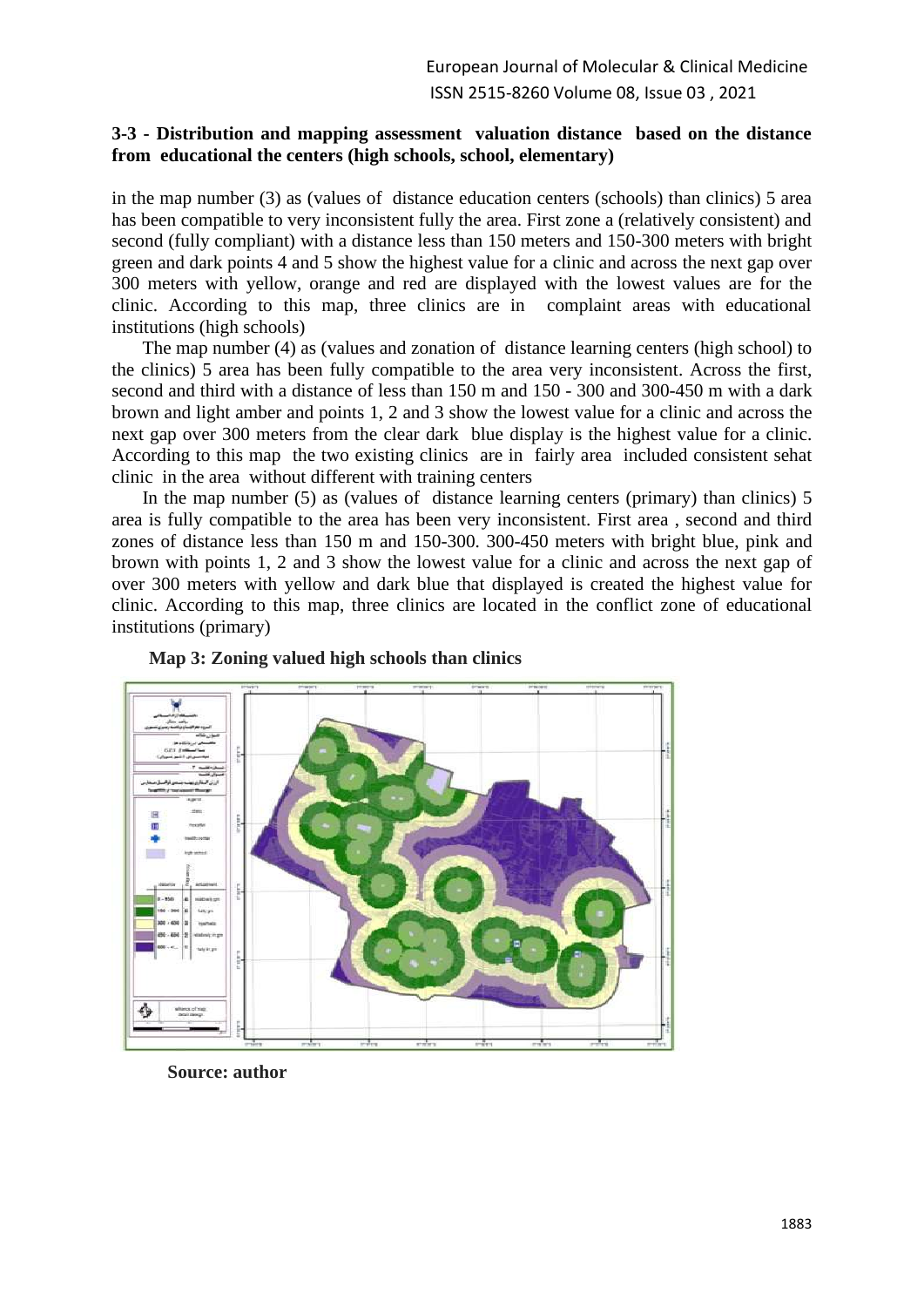

**Map 4: Zoning valued distances relative to guidance schools**



**Map No. 5: Zoning valued intervals primery schools, clinics**



### **Source: author**

### **3- 4 - Assessing and mapping the distribution rate based on the distance between the centers,of,culture**

the map number (6) as (values derived cultural centers then the clinics) 5 area has been fully compatible to very inconsistent the area. In the first zone and the second interval is less than 150 m and 150-300 and 300-450 are shown in yellow and orange and blue and points 1, 2 and 3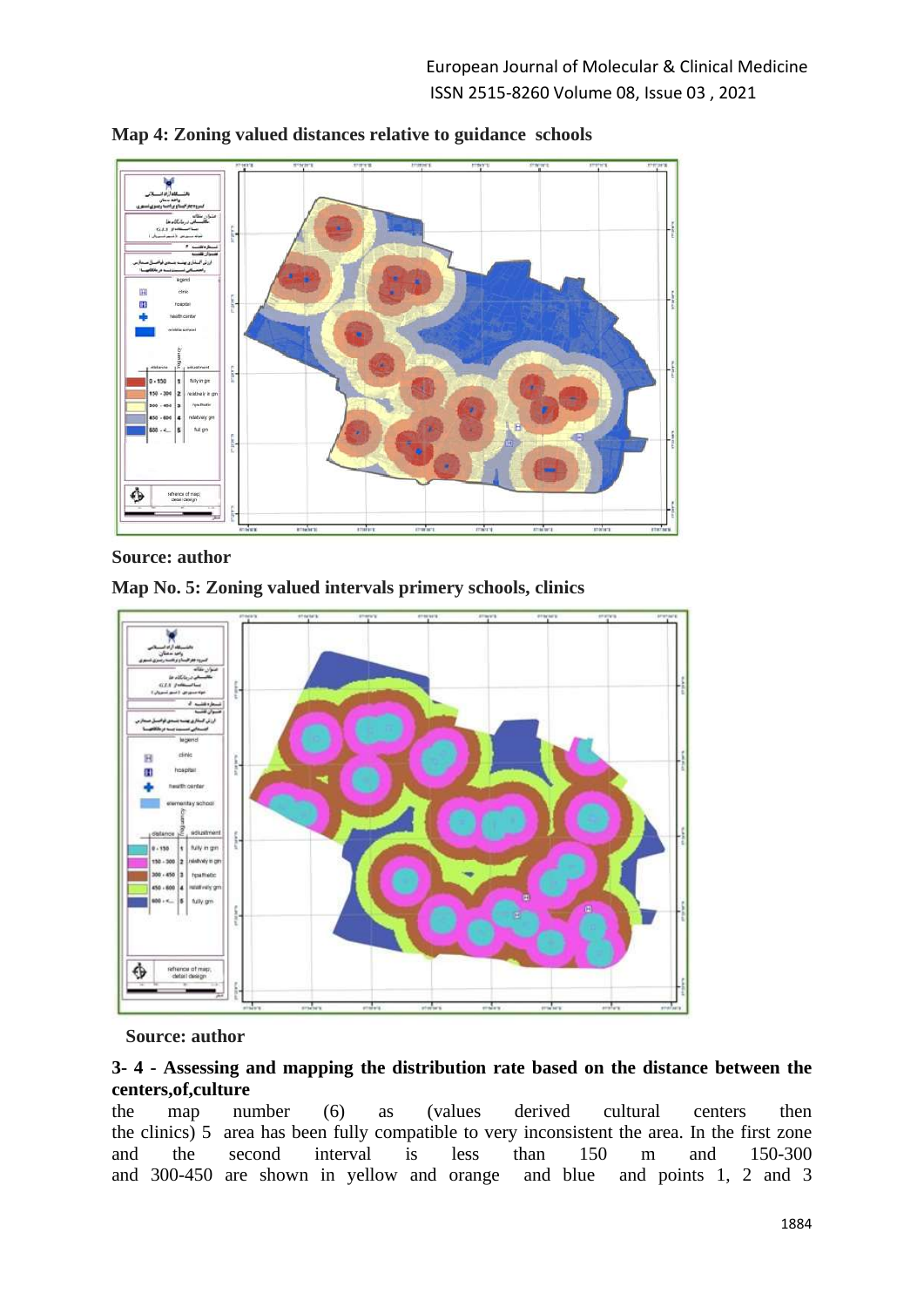## European Journal of Molecular & Clinical Medicine ISSN 2515-8260 Volume 08, Issue 03 , 2021

have shown the lowest value for the clinics in the next zone over 450 meters with light and dark green color and points 4 and 5 show the highest value for their clinics. According to the map, the three existing centers, clinics, cultural centers social security are appropriate and two other clinics is inappropriate in the area





### **Source: author**

### **3-5 - Assessment of distribution and mapping rate based on the distance between the centers,sports**

the map number (7)as (value derived distances to clinics, sports centers) 5 area is fully compatible to the area has been very inconsistent. In first zone (somewhat compatible) and second (fully compliant) with a distance of less than 150 m and 150-300, and the brown and green and points 4 and 5 show the highest value for a clinic to be derived later (indifferent and rather inconsistent and totally incompatible) distance are shown over 450 meters and white and light and dark violet points 1, 2 and 3 that have the lowest value for their clinics According to the maps of the three clinics, two clinics are located suitable towards sports centers and a clinic of social security is relatively inconsistent.

**Map No. 7: Zoning valued distances relative to dispensaries Sport User**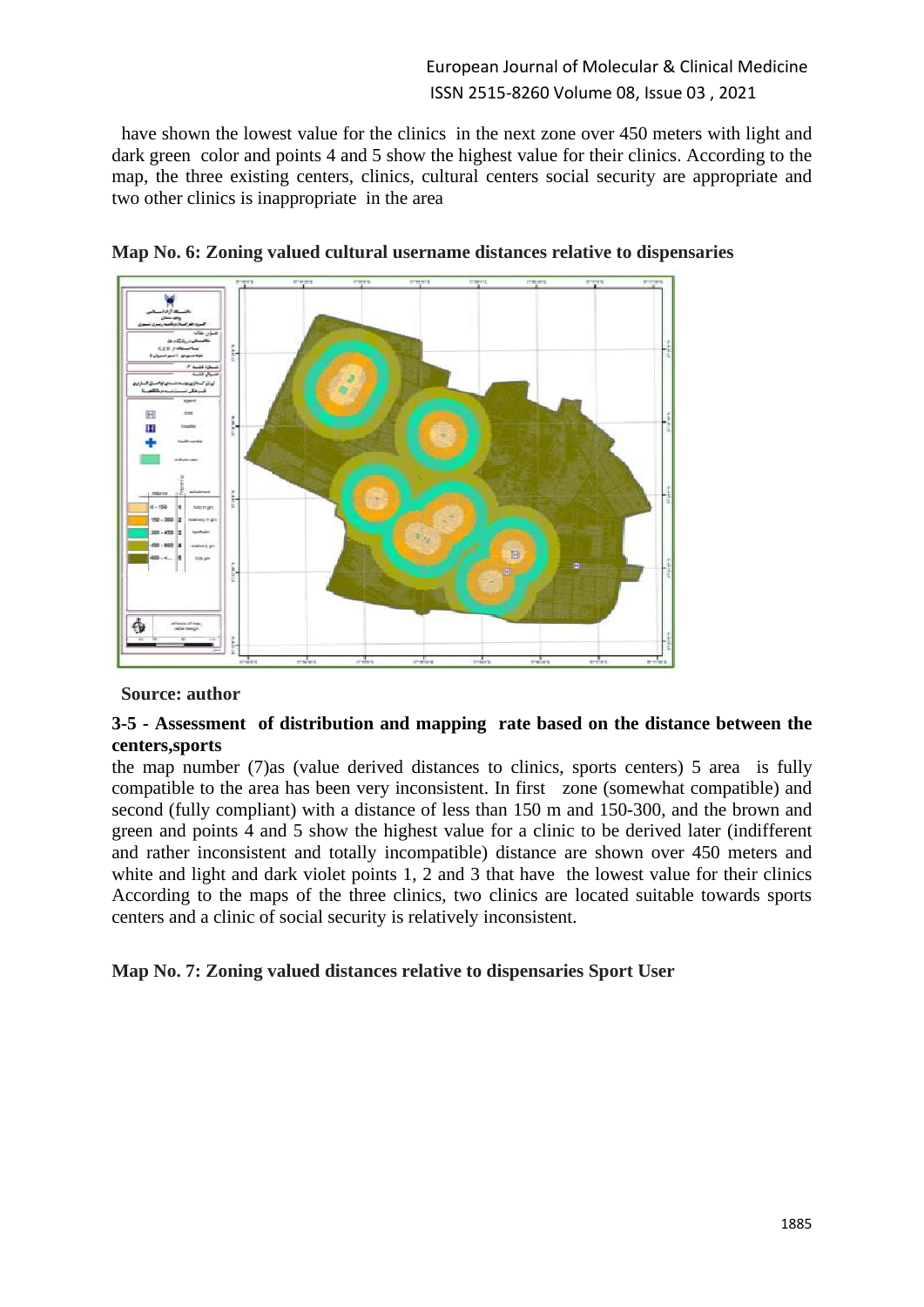

### **3-6 - Assessment the distribution and mapping rate distance based on the distance from administrative centers**

The map number (8) as (values and zonation of distances administrative center to center spacing) 5 area is fully compatible to the area has been very inconsistent. One zone (completely disagree) and second (somewhat compatible) and three zone (no difference) with a distance of less than 150 m and 150-300 and 300-450 m and points 1, 2 and 3 show the lowest values for clinic be derived later (relatively consistent and

fully compliant) with a distance of over 450 meters point 4 and 5 show the highest value for their health. According to this map, three clinics in the area of administrative centers are fully compatible.

### **Map No. 8: Zoning valued distances relative to dispensaries Official User**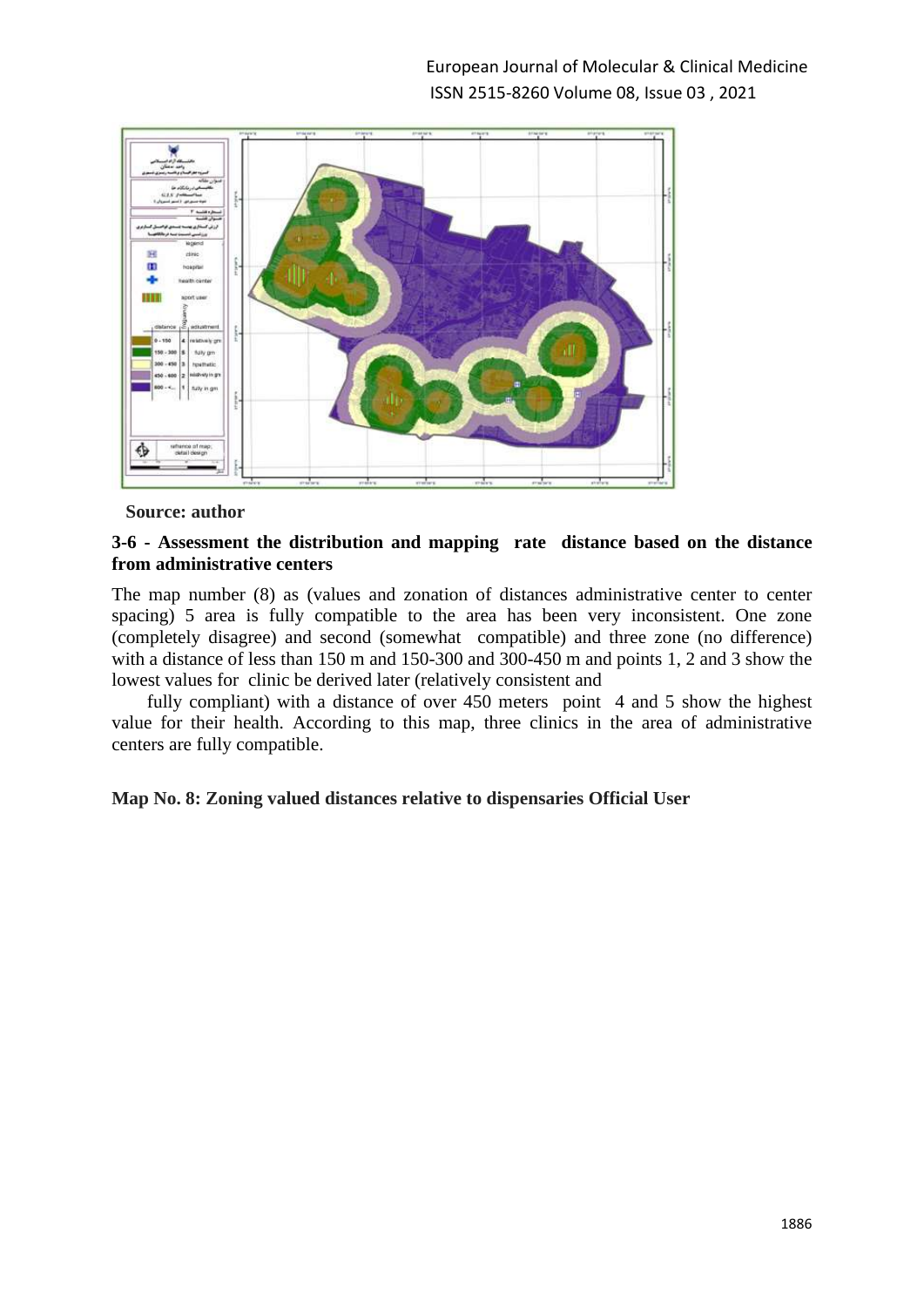

### **3-7 - Assessment the distribution and mapping rate based on the distance from the green spaces**

The map number (9) as (values derived from the green space at the center) 5 is fully compatible to the area has been very inconsistent. In the first zone (relatively consistent) and second (fully compliant) with a distance of less than 150 m and 150-300, and the red and yellow show and points 4 and 5 has the highest value for the health and future zoning (no difference and rather a fairly inconsistent and totally incompatible) with more than 450 meters are shown light and dark blue and green and dark points 1, 2 and 3 that the lowest value for their health. According to this map, three clinics in the area of green spaces are quite consistent and relatively consistent.

**Map No. 9: Zoning valued distances relative to dispensaries Park Green conference space**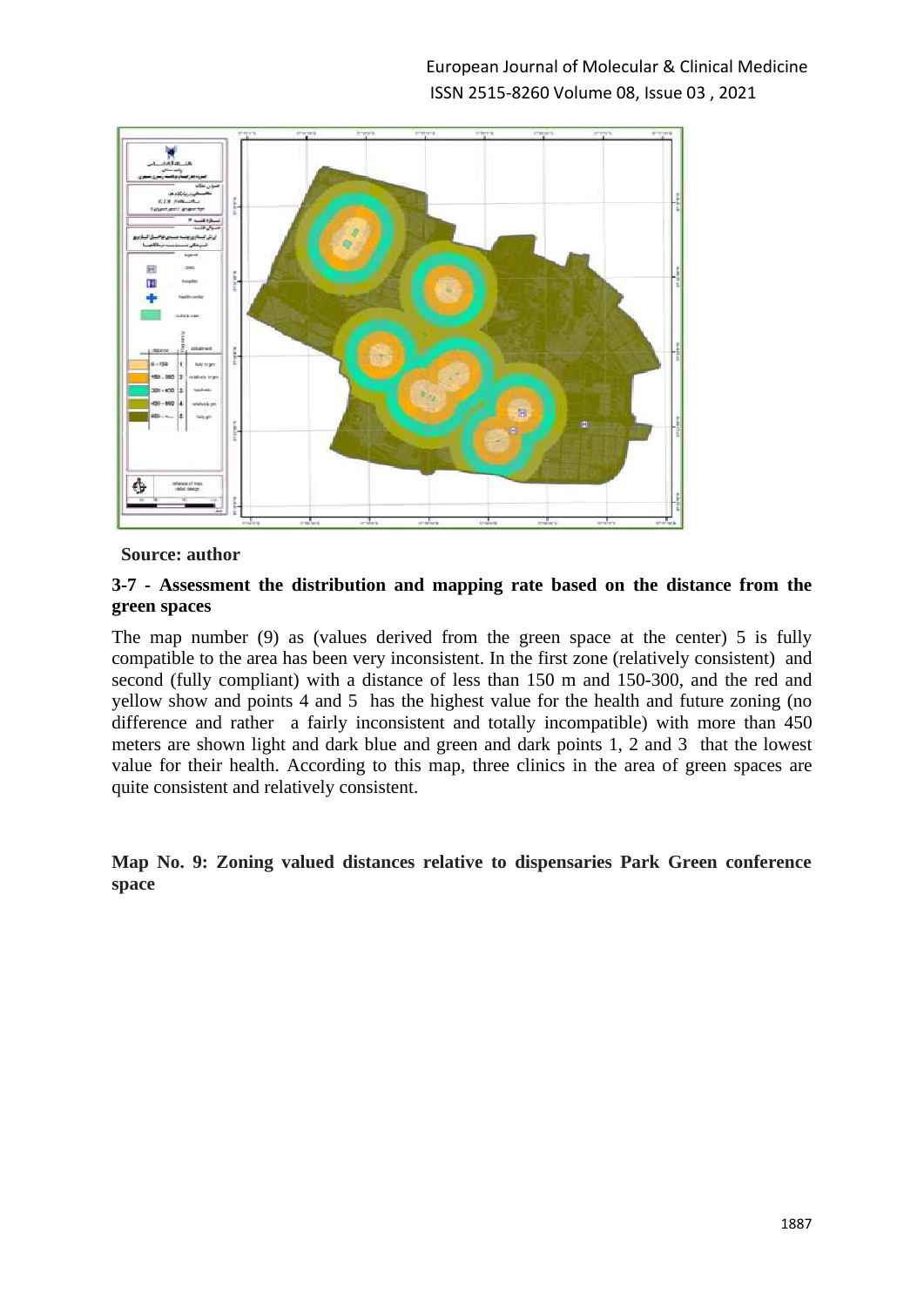

## **3-8 - The ultimate combination of location parameters clinics**

the ultimate combination of the clinics are located.'s map (10) as (the ultimate combination of compatible and incompatible with the clinic) is. This map is based on a combination of parameters compatible and incompatible are obtained (subject to appropriate training facilities and sports centers and office centers, cultural centers and green spaces and fuel stations and fire stations) shirvan city with boolean logic is given into four zones of completely appropriate with the dark blue to quite inappropriate with the pink color. That the perfect area are the best place to build of clinics.



**Map No. 10: The ultimate fusion of compatible and incompatible with the clinic**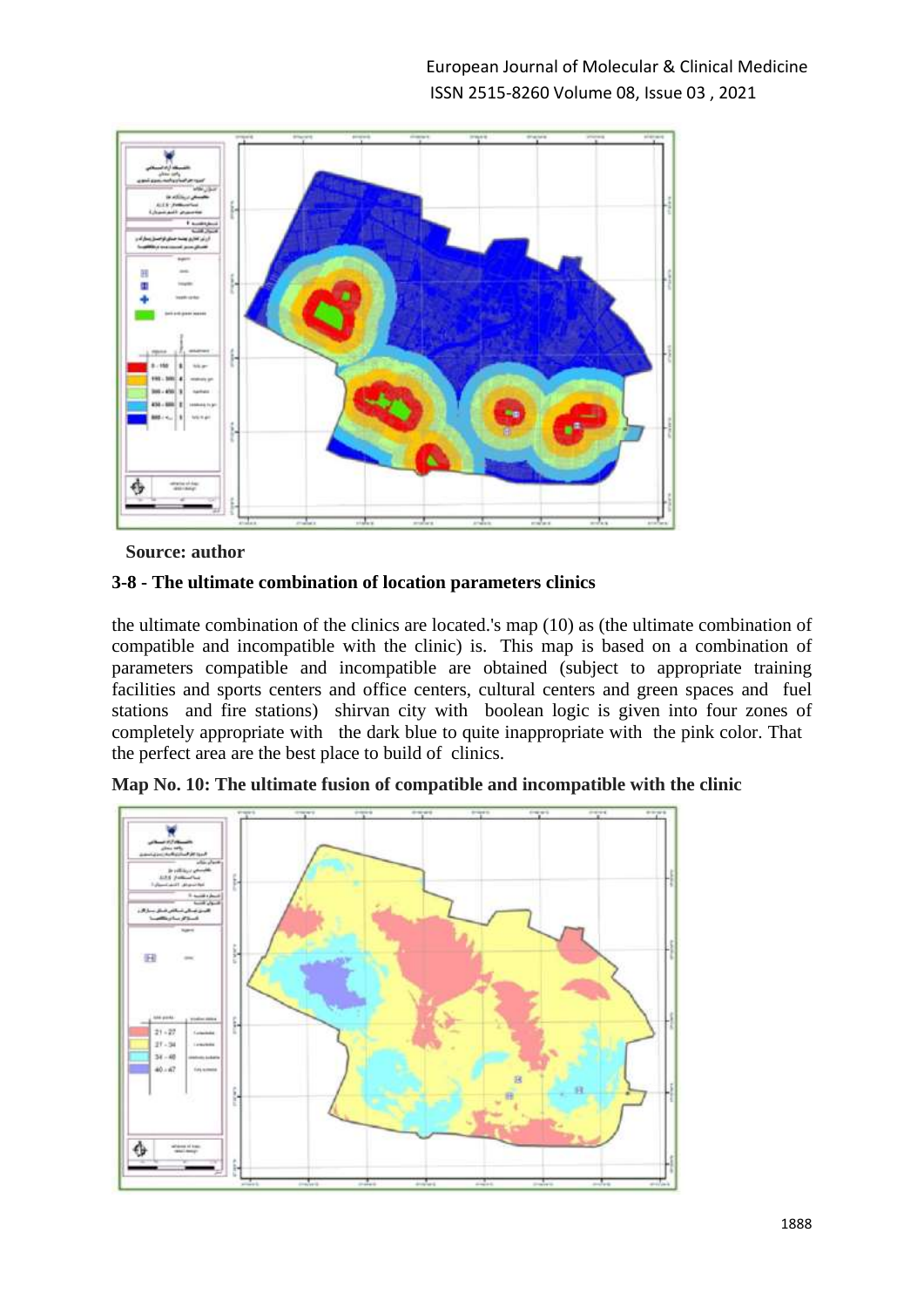### **3-9 - Radius of the clinic access**

According to the map, (11) 750-meter and radius standard access to the clinic for each clinic is the radius we have reached the conclusion that the three existing centers of shirvan city has a total population of about 83,000 people

able to cover the entire population of the city is 28,136. It is important to note that these maps states this means that much of the population in all three clinics are covering radius and 10,004 others are covering radius of a clinic. According to this map, we can say that the spatial distribution clinics of the city of shirvan as and their spatial distribution is not no justice for citizens to follow. As seen in the map of where all three clinics are concentrated in the city's east side and the central and western parts of the city in terms of access to clinics are strong restrictions and the population of only 28,136 people, the city's population of 83,000 people within range clinics are standard radius access clinics are not any good citizens.







## **4 – Reply to assumptions:**

4-1 - seems to clinics are not compatible in the city center near shirvan applications. Thus, the administrative and cultural center of map distances from fire stations and education and sports, and is characterized by green spaces and fire stations locate clinics of the city of shirvan are not respected the vicinity of a user-friendly compatible and incompatible principles. so it is confirmed in shirvan.

4-2 - looks clinics of radii access does not conform with location the rules. The place where all three clinics are concentrated on the eastern side of the city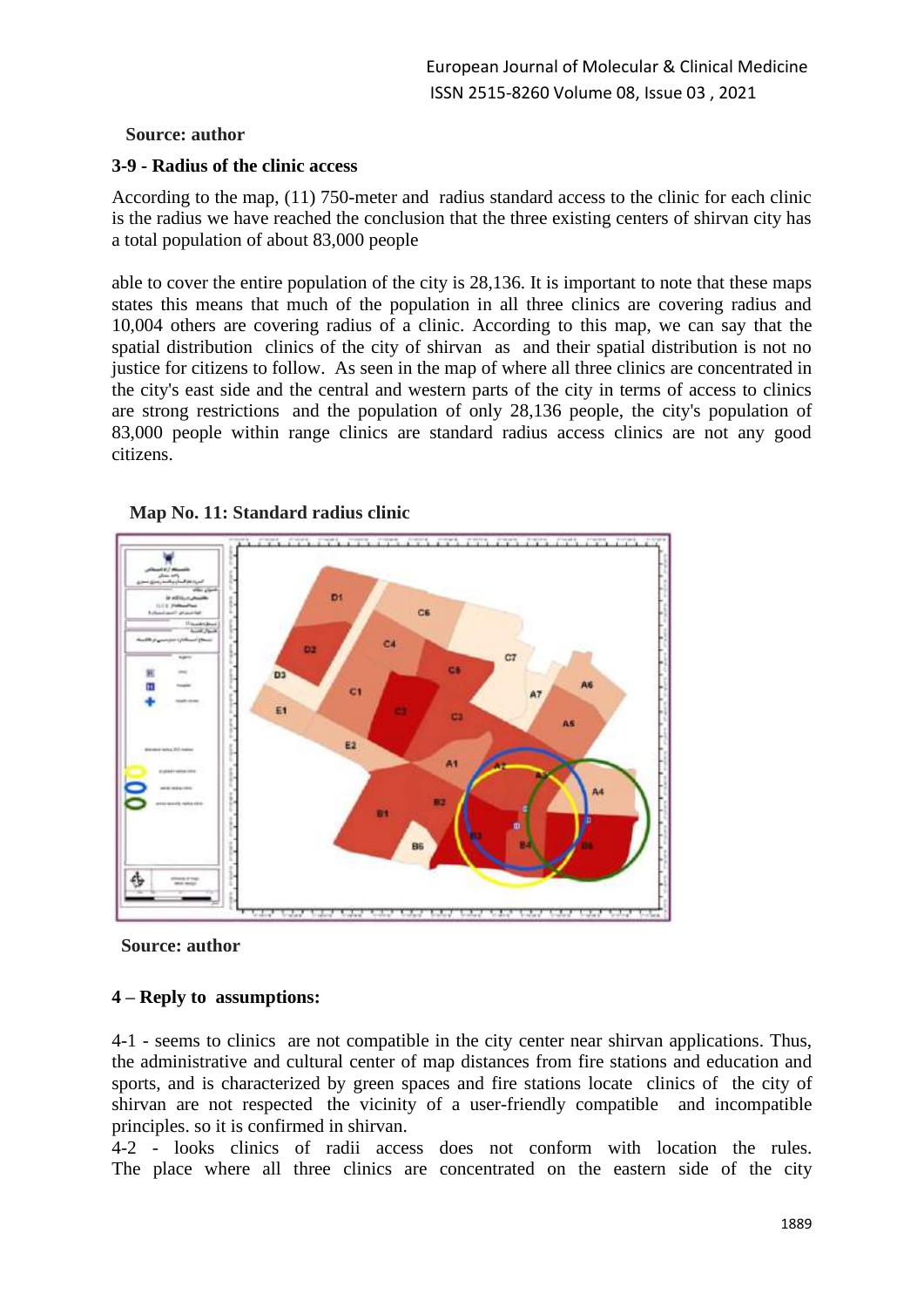and the central and western parts of the city in terms of access to clinics are strong restrictions and the population of only 28,136 people from the city's population of 83,000 people within range clinics are standard restriction statistical words can say about 75 percent of the population are outside the clinics located within the standard range the results show access clinics radius for residents is not any suitable . According to existing studies radius access based on population coverage in the city of shirvan to clinics do not match due to improper and inadequate spatial distribution center location with the principles.Thus, the second hypothesis is confirmed in shirvan.

### **5-Conclusions:**

there are different factors in locate of care centers involved in the study and analysis of all of them is not possible with traditional methods. However, the location of these factors caused the loss of a significant share of material resources and the loss of environmental resources and large volumes of heavy damage that imposes to the people and urban management. The usage of geographic information systems is essential analyze the large volume of data.

With according current statues and distant plans were identified fire Station and official centers and cultural and education and exercising care centers and pediatric clinics in to location has not been met . therefore the ultimate fusion of compatible and incompatible education in the final map to the right location unsuitable - care centers and pediatric clinics were identified in Shirvan . In other words the optimum locations for setting desired in the present or prospective program is current time or future planning .

From aspects the radius of the access to network are not enough health for the city in terms of population covered, but failed to meet the needs of the population due to its focus on the health of the distance to each other, while the Dispensaries deficiency, location inadequate they need new locations this user has created., and thus the only hospital in the city where hospitals lack completely incompatible. Shirvan city needs a place in which the hospital is located on the western side of the city needs.

### **6- Suggestions:**

• Transfer the health clinic to another location with good compatibility with other urban land.

• Create a new hospital in the West of the city, based on location. • City development and attention to creating new places of health and thus maintain the desired application according to the proposed plan  $\neg$  emphasized the need for the future. • In order to achieve practical use and application of the proposed locations using GIS technologies.

• attention to this subject and location, the path toward greater use of GIS and its applications in urban management. In the city of Shirvan.

• Proposed maps used in urban management and health services according to the Urban Justice

### **7- Refrences:**

1 . Bahram pur Mehdi, Bemaniyan Mohammadreza (2012) Site layout pattern of crisis management using gis- The Journal - Crisis Management Research, No. 1, Spring and Summer 2012